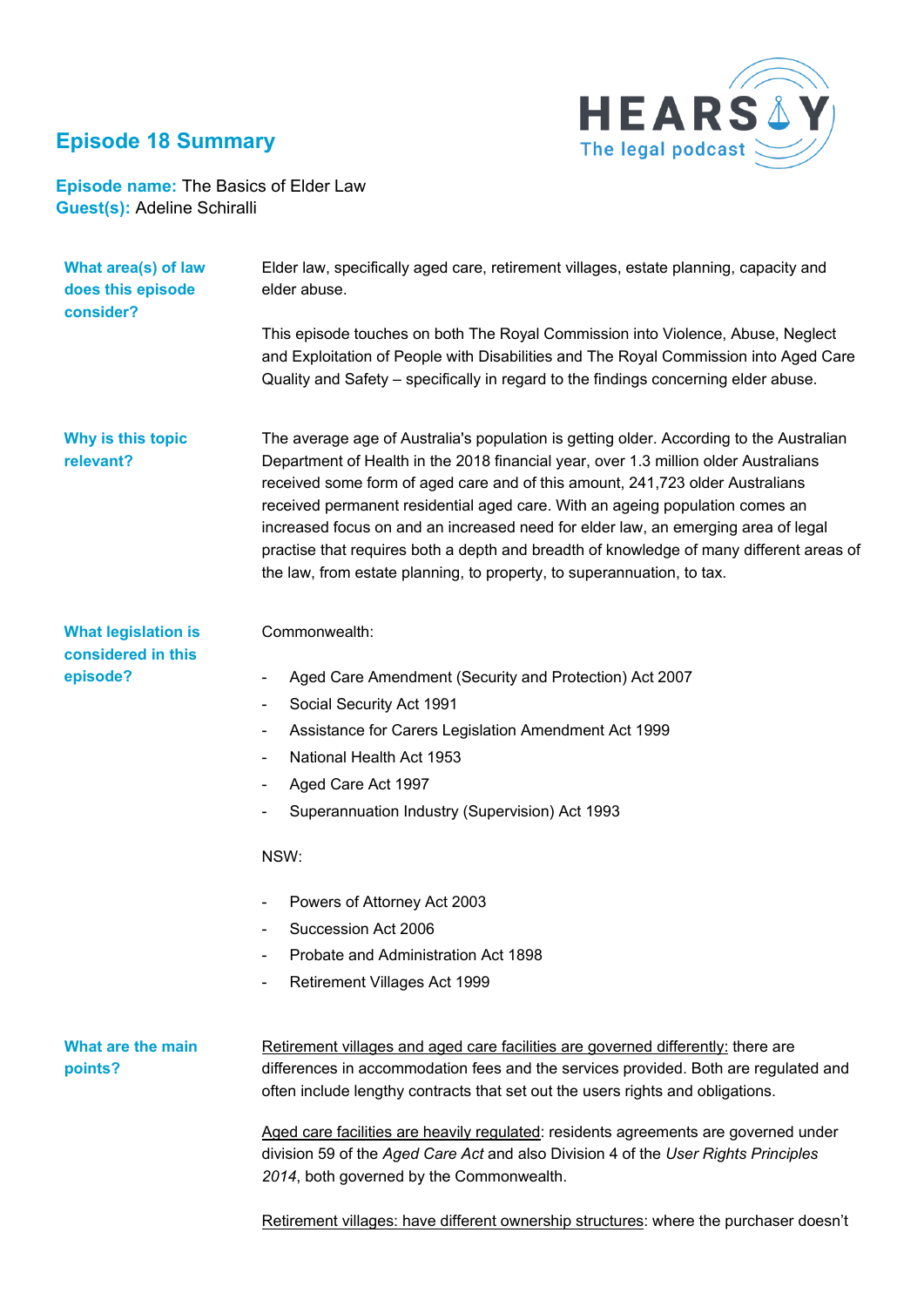always acquire a proprietary right when 'buying-in' but rather a contractual right. It can take the form of a leasehold interest or licence.

Retirement villages are governed by the Retirement Villages Act 1999: which sets out the rights and obligations of residents and operators of retirement villages in New South Wales. This Act also establishes mechanisms for the resolution of disputes between residents and operators of retirement villages. The legislation is administered by the Minister for Fair Trading and disputes are managed by The Department of Fair Trading.

Advanced care directive: is often referred to as 'a living will' – it is an oral or written statement that sets out the healthcare treatments a person would like to have or refuse, should he or she be in a position where they are seriously ill or injured and unable to make or communicate decisions about care and treatment.

In regard to guardianship, the NSW Civil and Administrative Tribunal has the power to:

- 1. appoint a guardian under the Guardianship Act 1987;
- 2. appoint a financial manager to make financial and legal decisions on behalf of someone who has a decision making disability;
- 3. provide consent to medical and dental treatment for patients who cannot provide consent;
- 4. review an enduring power of attorney and make orders under the Powers of Attorney Act 2003, in addition to making declarations varying or revoking an enduring power of attorney.

NCAT receives applications, not only concerning the elderly, but for people of all ages where there is an issue of capacity.

The Royal Commission into Aged Care Quality and Safety: was established on 8 October 2018; the terms of reference focus on incidences of physical, emotional, financial and chemical abuse, as well as incidences of elder abuse in residential aged care occurring as a result of exploitation by family and friends. Last year the Royal Commission's Interim Report revealed that 40% of submissions were related to a claim of neglect, and almost a quarter (22%) reported incidences of emotional abuse.

The NSW Ageing and Disability Commission: was established in July 2019 with the role of "*better protect[ing] older people and adults with disability from abuse, neglect and exploitation from someone they know living in their home or community*." Their submission to the Royal Commission into Violence, Abuse Neglect and Exploitation of People with Disability published in March 2020, found that children were the perpetrators of abuse in more than 15% of cases, and spouses counted for 14%. In addition, the most commonly purported types of abuse were psychological at 25.9%, with financial, neglect and physical abuse all sitting at around 20% each.

| What are the practical | Capacity is an important consideration: in both ensuring that a client has the ability to |
|------------------------|-------------------------------------------------------------------------------------------|
| takeaways?             | understand and provide instructions, but also deciding the nature of accommodation        |
|                        | that an elderly person needs.                                                             |